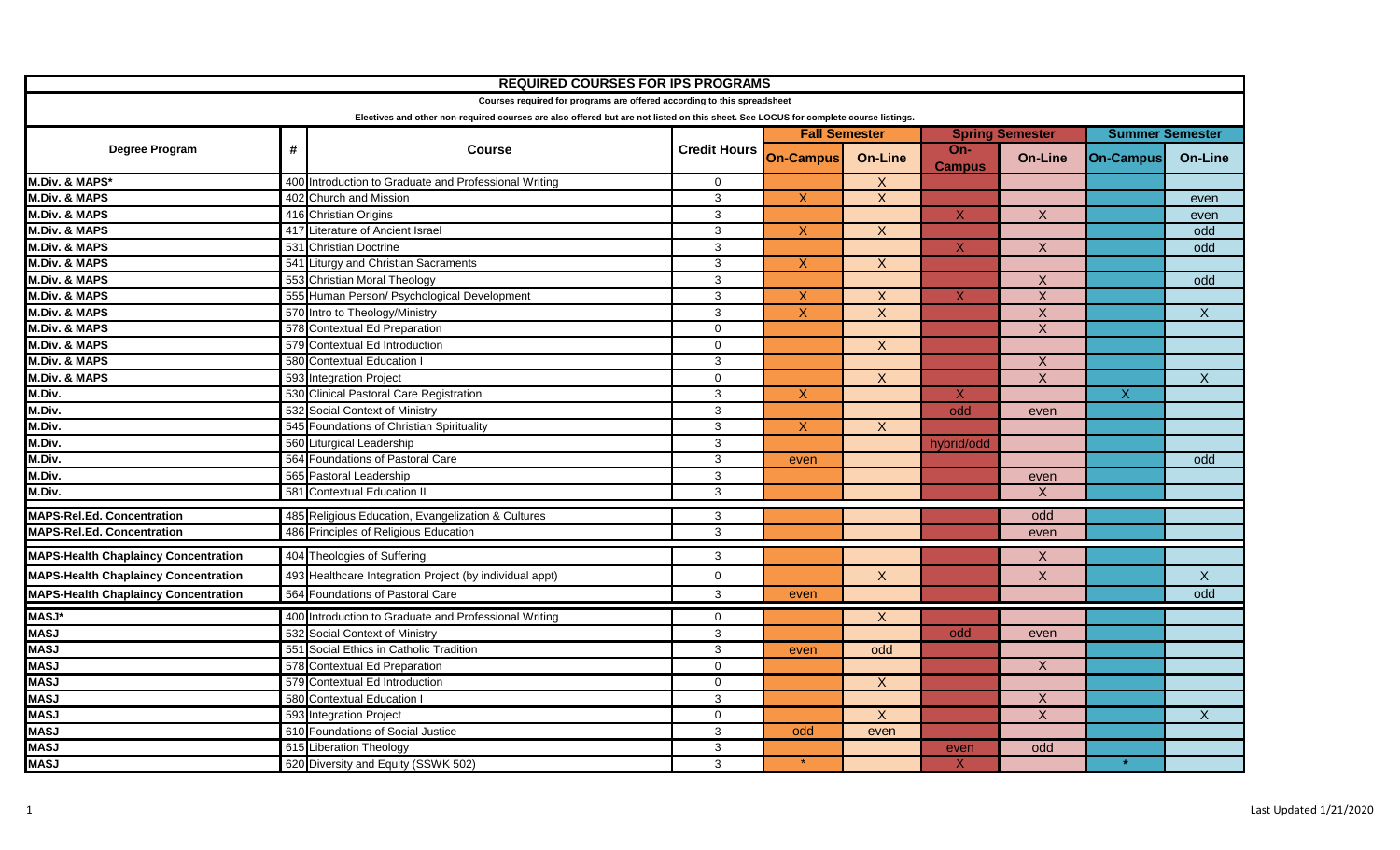| <b>REQUIRED COURSES FOR IPS PROGRAMS</b>                                                                                            |   |                                                               |                                      |                           |                  |                           |                  |                        |                |  |
|-------------------------------------------------------------------------------------------------------------------------------------|---|---------------------------------------------------------------|--------------------------------------|---------------------------|------------------|---------------------------|------------------|------------------------|----------------|--|
| Courses required for programs are offered according to this spreadsheet                                                             |   |                                                               |                                      |                           |                  |                           |                  |                        |                |  |
| Electives and other non-required courses are also offered but are not listed on this sheet. See LOCUS for complete course listings. |   |                                                               |                                      |                           |                  |                           |                  |                        |                |  |
| Degree Program                                                                                                                      |   |                                                               | <b>Course</b><br><b>Credit Hours</b> | <b>Fall Semester</b>      |                  | <b>Spring Semester</b>    |                  | <b>Summer Semester</b> |                |  |
|                                                                                                                                     | # |                                                               |                                      | <b>On-Campus</b>          | <b>On-Line</b>   | $On-$                     | <b>On-Line</b>   | <b>On-Campus</b>       | <b>On-Line</b> |  |
| <b>MASJ</b>                                                                                                                         |   | 625 Social Ethics: Politics and Global Economics              | 3                                    |                           |                  | <b>Campus</b><br>X        |                  |                        |                |  |
| <b>MASJ</b>                                                                                                                         |   | 635 Community Organizing and Community Development (SSWK 509) | $\mathbf{3}$                         |                           |                  | $\mathsf{X}$              |                  |                        |                |  |
| <b>MASJ</b>                                                                                                                         |   | 660 Leadership in Social Justice Organizations                | 3                                    | $\boldsymbol{X}$          |                  |                           |                  |                        |                |  |
| MACS*                                                                                                                               |   | 400 Introduction to Graduate and Professional Writing         | $\mathbf 0$                          |                           | $\mathsf{X}$     |                           |                  |                        |                |  |
| <b>MACS</b>                                                                                                                         |   | 403 Spiritual Paths in World Religions                        | 3                                    |                           | $\overline{X}$   |                           |                  |                        |                |  |
| <b>MACS</b>                                                                                                                         |   | 416 Christian Origins                                         | 3                                    |                           |                  | X                         | X                |                        | even           |  |
| <b>MACS</b>                                                                                                                         |   | 417 Literature of Ancient Israel                              | 3                                    | $\mathsf{X}$              | $\mathsf{X}$     |                           |                  |                        | odd            |  |
| <b>MACS</b>                                                                                                                         |   | 428 Introduction to Spirituality Praxis                       | 3                                    | X                         | $\mathsf{X}$     |                           |                  |                        |                |  |
| <b>MACS</b>                                                                                                                         |   | 512 Ethics, Pastoral Counseling, and Spirituality             | 3                                    |                           |                  | even                      | odd              |                        |                |  |
| <b>MACS</b>                                                                                                                         |   | 531 Christian Doctrine                                        | 3                                    |                           |                  | X                         | $\mathsf{X}$     |                        | odd            |  |
| <b>MACS</b>                                                                                                                         |   | 545 Foundations of Christian Spirituality                     | $\mathbf{3}$                         | X                         | X                |                           |                  |                        |                |  |
| <b>MACS</b>                                                                                                                         |   | 555 Human Person and Psychological Development                | $\sqrt{3}$                           | $\boldsymbol{\mathsf{X}}$ | $\boldsymbol{X}$ | X                         | $\boldsymbol{X}$ |                        |                |  |
| <b>MACS</b>                                                                                                                         |   | 572 Ignatian Spirituality                                     | 3                                    |                           |                  |                           | $\boldsymbol{X}$ |                        |                |  |
| <b>MACS</b>                                                                                                                         |   | 578 Contextual Ed Preparation                                 | $\Omega$                             |                           |                  |                           | $\overline{X}$   |                        |                |  |
| <b>MACS</b>                                                                                                                         |   | 579 Contextual Ed Introduction                                | $\mathbf 0$                          |                           | $\overline{X}$   |                           |                  |                        |                |  |
| <b>MACS</b>                                                                                                                         |   | 580 Contextual Education I                                    | 3                                    |                           |                  |                           | $\mathsf{X}$     |                        |                |  |
| <b>MACS Spiritual Direction Concentration</b>                                                                                       |   | 429 Essentials of Spiritual Direction                         | $\mathbf{3}$                         |                           |                  | X                         | $\mathsf X$      |                        |                |  |
| <b>MACS Spiritual Direction Concentration</b>                                                                                       |   | 501 Advanced Human Relations Skills                           | 3                                    | $\mathsf{X}$              | $\mathsf{X}$     |                           | $\mathsf{X}$     |                        |                |  |
| <b>Spiritual Direction Certificate*</b>                                                                                             |   | 400 Introduction to Graduate and Professional Writing         | $\mathsf{O}\xspace$                  |                           | $\mathsf{X}$     |                           |                  |                        |                |  |
| <b>Spiritual Direction Certificate</b>                                                                                              |   | 428 Introduction to Spirituality Praxis                       | 3                                    | $\boldsymbol{X}$          | $\mathsf{X}$     |                           |                  |                        |                |  |
| <b>Spiritual Direction Certificate</b>                                                                                              |   | 429 Essentials of Spiritual Direction                         | $\mathbf{3}$                         |                           |                  | X                         | $\mathsf{X}$     |                        |                |  |
| <b>Spiritual Direction Certificate</b>                                                                                              |   | 501 Advanced Human Relations Skills                           | 3                                    | $\boldsymbol{\mathsf{X}}$ | $\mathsf{X}$     |                           | $\mathsf{X}$     |                        |                |  |
| <b>Spiritual Direction Certificate</b>                                                                                              |   | 545 Foundations of Christian Spirituality                     | $\mathbf{3}$                         | $\boldsymbol{\mathsf{X}}$ | $\mathsf{X}$     |                           |                  |                        |                |  |
| <b>Spiritual Direction Certificate</b>                                                                                              |   | 572 Ignatian Spirituality                                     | 3                                    |                           |                  |                           | $\boldsymbol{X}$ |                        |                |  |
| <b>Spiritual Direction Certificate</b>                                                                                              |   | 578 Contextual Ed Preparation                                 | $\Omega$                             |                           |                  |                           | $\overline{X}$   |                        |                |  |
| <b>Spiritual Direction Certificate</b>                                                                                              |   | 579 Contextual Ed Introduction                                | $\mathbf 0$                          |                           | $\mathsf{X}$     |                           |                  |                        |                |  |
| <b>Spiritual Direction Certificate</b>                                                                                              |   | 580 Contextual Education I                                    | 3                                    |                           |                  |                           | X                |                        |                |  |
|                                                                                                                                     |   |                                                               |                                      |                           |                  |                           |                  |                        |                |  |
| <b>MAPC*</b>                                                                                                                        |   | 400 Introduction to Graduate and Professional Writing         | $\mathbf 0$                          |                           | $\boldsymbol{X}$ |                           |                  |                        |                |  |
| MAPC Fall 1 <sup>st</sup> yr                                                                                                        |   | 473 Family Therapy and Personal Transformation                | $\overline{3}$                       | Χ                         |                  |                           |                  |                        |                |  |
| MAPC Fall 1 <sup>st</sup> yr                                                                                                        |   | 501 Human Relation Skills                                     | $\mathbf{3}$                         | $\overline{X}$            | $\overline{X}$   |                           | X                |                        |                |  |
| MAPC Fall 1 <sup>st</sup> yr                                                                                                        |   | 517 Models of Pastoral Counseling                             | 3                                    | $\overline{X}$            |                  |                           |                  |                        |                |  |
| MAPC Spring 1 <sup>st</sup> yr                                                                                                      |   | 502 Theology of Developing Person                             | 3                                    |                           |                  | X                         |                  |                        |                |  |
| MAPC Spring 1 <sup>st</sup> yr                                                                                                      |   | 503 Fundamentals of Pastoral Counseling                       | 3                                    |                           |                  | $\boldsymbol{\mathsf{X}}$ |                  |                        |                |  |
| MAPC Spring 1st yr                                                                                                                  |   | 555 Human Person/Psychological Development                    | 3                                    | X                         | X                | $\sf X$                   | X                |                        |                |  |